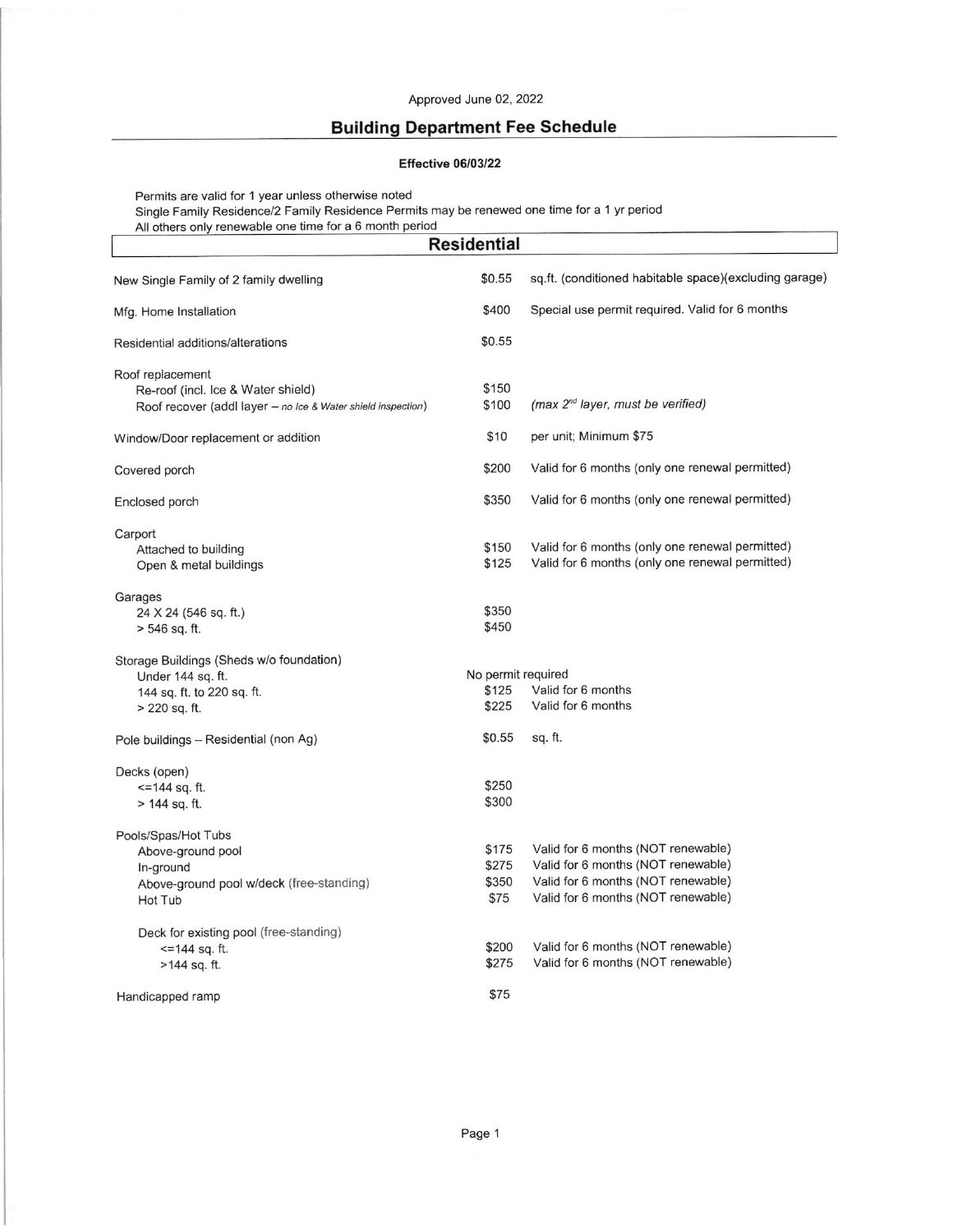Approved June 02, 2022

| <b>Residential cont.</b>                                                                               |               |                                                                                                                                                                                             |  |  |
|--------------------------------------------------------------------------------------------------------|---------------|---------------------------------------------------------------------------------------------------------------------------------------------------------------------------------------------|--|--|
| Solar (PV) Roof mount/Ground mount                                                                     | \$250         |                                                                                                                                                                                             |  |  |
| Energy Storage System (alteration fees apply)                                                          | \$150         |                                                                                                                                                                                             |  |  |
| Generator                                                                                              | \$100         |                                                                                                                                                                                             |  |  |
| Fossil fuel burning appliance w/chimney<br>(wood/pellet/coal/corn/gas/etc. Incl. Fireplaces)           | \$150         | Valid for 6 months (only one renewal permitted)                                                                                                                                             |  |  |
| Outdoor boiler                                                                                         | \$150         |                                                                                                                                                                                             |  |  |
| Chimney (incl. relining) for fireplaces/stoves                                                         | \$150         | Valid for 6 months (only one renewal permitted)                                                                                                                                             |  |  |
| Septic permit (repair/replace/modify)                                                                  | \$95          |                                                                                                                                                                                             |  |  |
| Well permit (existing SFR)                                                                             | \$95          |                                                                                                                                                                                             |  |  |
| Fuel storage tank<br>Underground storage tank (UST) removal<br>Above-ground storage tank (AST) install | \$75<br>\$75  | (must be verified at time of removal)                                                                                                                                                       |  |  |
| Electrical only                                                                                        | \$75          |                                                                                                                                                                                             |  |  |
| Plumbing                                                                                               | \$75          |                                                                                                                                                                                             |  |  |
| Retaining wall                                                                                         | \$95          | $(= > 36")$                                                                                                                                                                                 |  |  |
| <b>Filling/Grading/Clearing Permit</b>                                                                 | \$125         |                                                                                                                                                                                             |  |  |
| Demolition permit<br>House<br>Shed or garage                                                           | \$250<br>\$50 |                                                                                                                                                                                             |  |  |
| Construction started without permit                                                                    | \$250         | (min. non compliance fee)                                                                                                                                                                   |  |  |
| Permit renewal                                                                                         |               | $\frac{1}{2}$ cost of original permit for 1 year renewal<br>second renewal if permitted : 1/2 cost of original valid for 6 months<br>if expired for 18 months or more, full (current) price |  |  |
| Repeat inspection                                                                                      | \$75          | Per visit must be paid prior to issuing Certificate                                                                                                                                         |  |  |
| Accessory Dwelling Unit annual registration                                                            | \$125         | (subject to triennial fire safety inspection at current rate)                                                                                                                               |  |  |
| Title letter, including: C of O verification, street report, flood verification,<br>violation report   | \$200         | site visit may be required by Code Enforcement Official                                                                                                                                     |  |  |
| Return check fee                                                                                       | \$25          |                                                                                                                                                                                             |  |  |